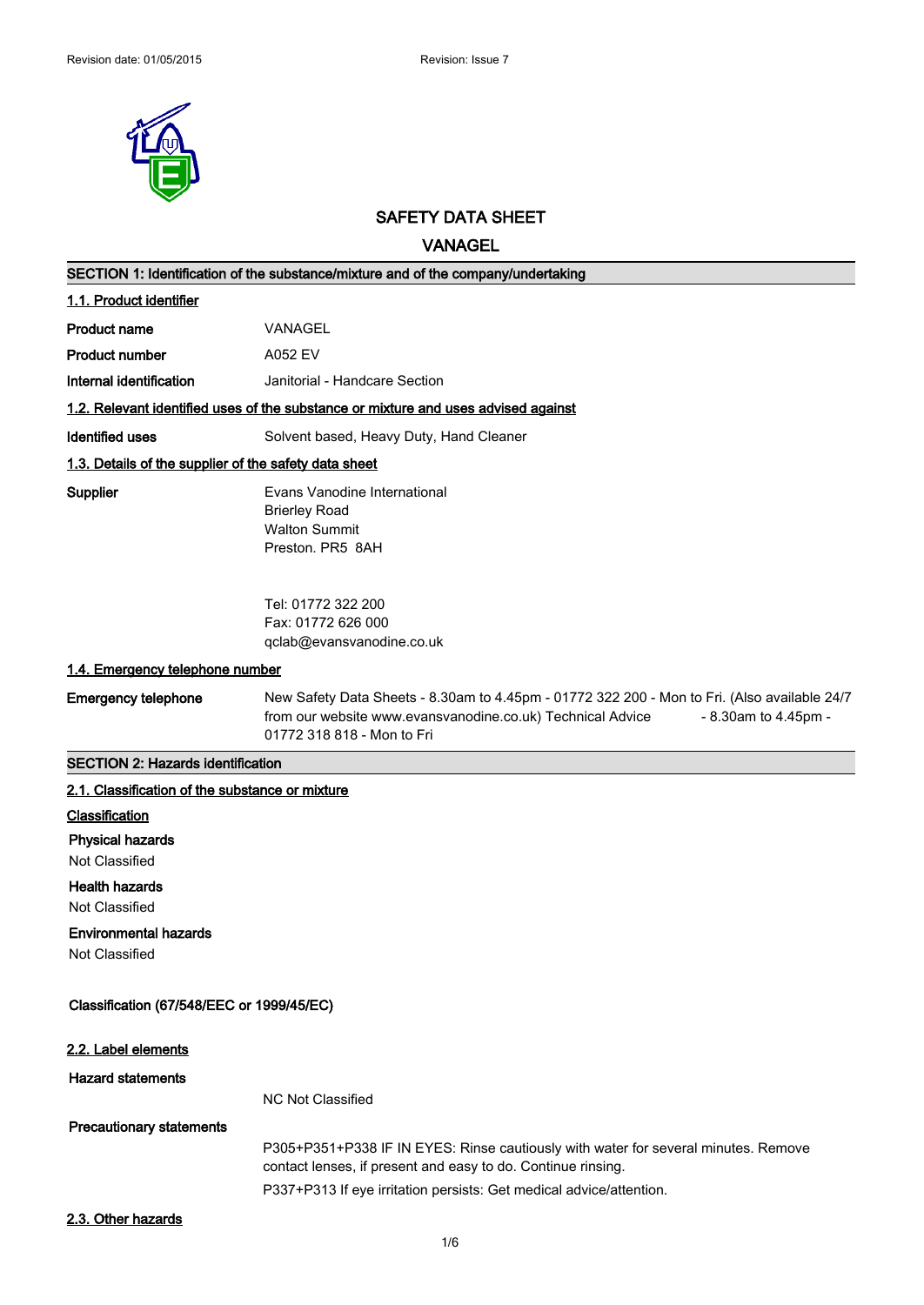This product does not contain any substances classified as PBT or vPvB.

#### **SECTION 3: Composition/information on ingredients**

#### **3.2. Mixtures**

| <b>Composition comments</b> | Contains Aqua, C9-16 Alkanes / Cycloalkanes, Sodium Tallate, Trideceth – 7, Trideceth – 5,<br>Polyethylene, Propylene Glycol, Octadecyl Di-t-butyl-4-hydroxyhydrocinnamate, Parfum, |
|-----------------------------|-------------------------------------------------------------------------------------------------------------------------------------------------------------------------------------|
|                             | Sodium Benzoate, DMDM hydantoin, methylChloroisothiazolinone, Methylisothiazolinone, Tetra<br>Sodium EDTA, CI 16035.                                                                |
|                             | The ingredients are present in non-hazardous concentrations.                                                                                                                        |

# **SECTION 4: First aid measures**

#### **4.1. Description of first aid measures**

#### **Inhalation**

Inhalation unlikely.

# **Ingestion**

Do not induce vomiting. Give plenty of water to drink. Get medical attention if any discomfort continues.

# **Skin contact**

Rinse with water.

## **Eye contact**

Rinse immediately with plenty of water. Get medical attention if irritation persists after washing.

## **4.2. Most important symptoms and effects, both acute and delayed**

## **General information**

The severity of the symptoms described will vary dependent on the concentration and the length of exposure.

#### **Inhalation**

No specific symptoms known.

## **Ingestion**

No specific symptoms known. But - May cause discomfort if swallowed.

## **Skin contact**

No specific symptoms known. But prolonged or excessively repeated skin contact could lead to removal of natural oils from skin.

## **Eye contact**

No specific symptoms known. But prolonged eye contact may lead to the product affecting the natural lubrication provided by the mucous membranes. Also can get physical irritation from the beads contained in this product.

## **4.3. Indication of any immediate medical attention and special treatment needed**

## **Notes for the doctor**

Treat symptomatically.

## **SECTION 5: Firefighting measures**

## **5.1. Extinguishing media**

## **Suitable extinguishing media**

The product is not flammable. Use fire-extinguishing media suitable for the surrounding fire.

## **5.2. Special hazards arising from the substance or mixture**

#### **Specific hazards**

Thermal decomposition or combustion products may include the following substances: Irritating gases or vapours.

## **5.3. Advice for firefighters**

## **Special protective equipment for firefighters**

Wear positive-pressure self-contained breathing apparatus (SCBA) and appropriate protective clothing.

#### **SECTION 6: Accidental release measures**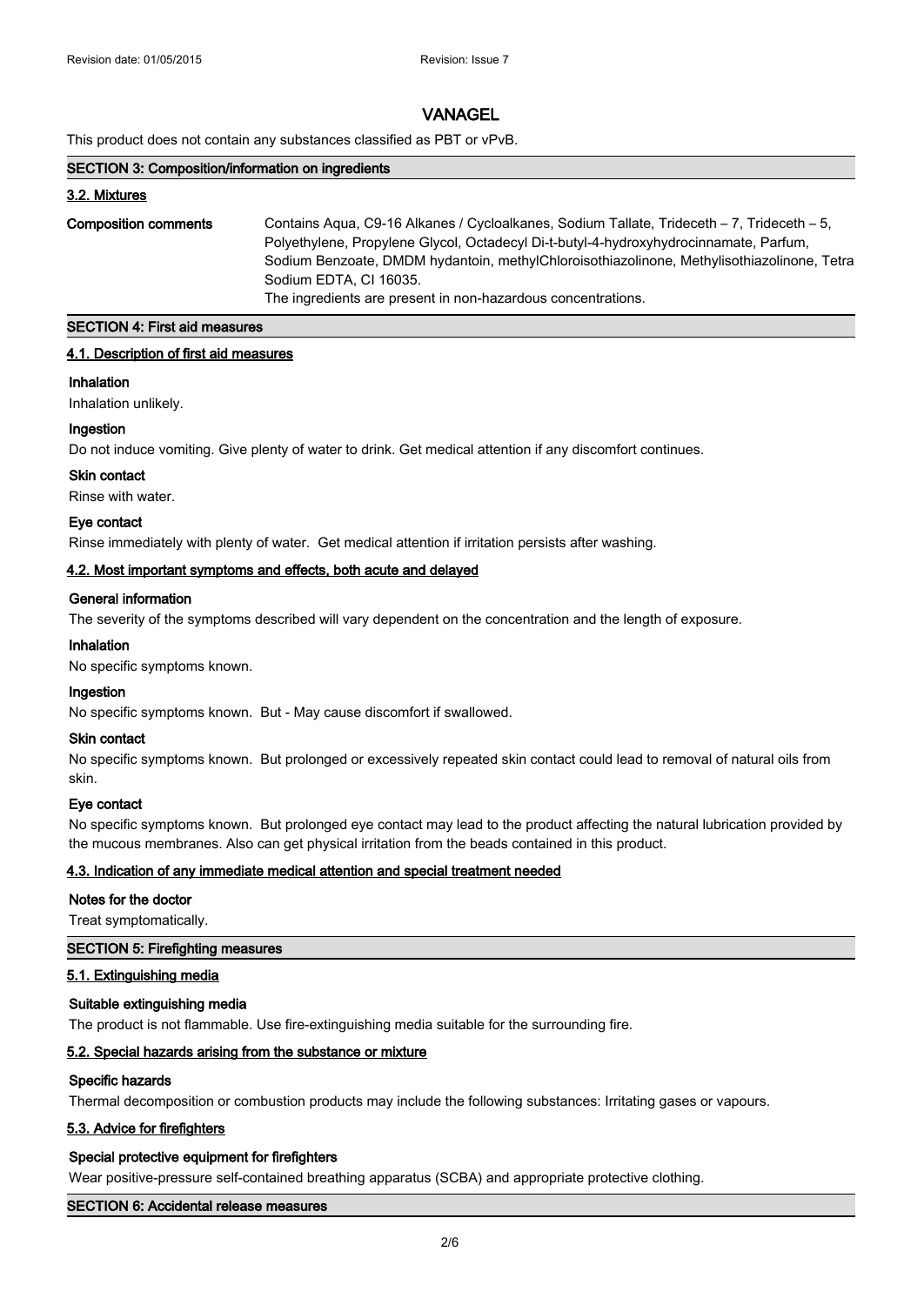## **6.1. Personal precautions, protective equipment and emergency procedures**

#### **Personal precautions**

No special protective clothing. (See Sec 8)

#### **6.2. Environmental precautions**

#### **Environmental precautions**

Spillages or uncontrolled discharges into watercourses must be reported immediately to the Environmental Agency or other appropriate regulatory body.

### **6.3. Methods and material for containment and cleaning up**

#### **Methods for cleaning up**

Small Spillages: Flush away spillage with plenty of water. Large Spillages: Contain and absorb spillage with sand, earth or other non-combustible material. Collect and place in suitable waste disposal containers and seal securely.

### **6.4. Reference to other sections**

## **Reference to other sections**

For personal protection, see Section 8.

# **SECTION 7: Handling and storage**

## **7.1. Precautions for safe handling**

#### **Usage precautions**

No specific recommendations.

#### **7.2. Conditions for safe storage, including any incompatibilities**

#### **Storage precautions**

Keep only in the original container in a cool, well-ventilated place. Store away from the following materials: Oxidising materials.

## **7.3. Specific end use(s)**

#### **Specific end use(s)**

The identified uses for this product are detailed in Section 1.2.

#### **Usage description**

See Product Information Sheet & Label for detailed use of this product.

## **SECTION 8: Exposure Controls/personal protection**

#### **8.1. Control parameters**

#### **Occupational exposure limits**

## **Ingredient comments**

No exposure limits known for ingredient(s).

## **8.2. Exposure controls**

#### **Appropriate engineering controls**

Not relevant.

## **Eye/face protection**

None required.

**Hand protection**

Hand protection not required.

#### **Other skin and body protection**

None required.

#### **Respiratory protection**

Respiratory protection not required.

## **SECTION 9: Physical and Chemical Properties**

#### **9.1. Information on basic physical and chemical properties**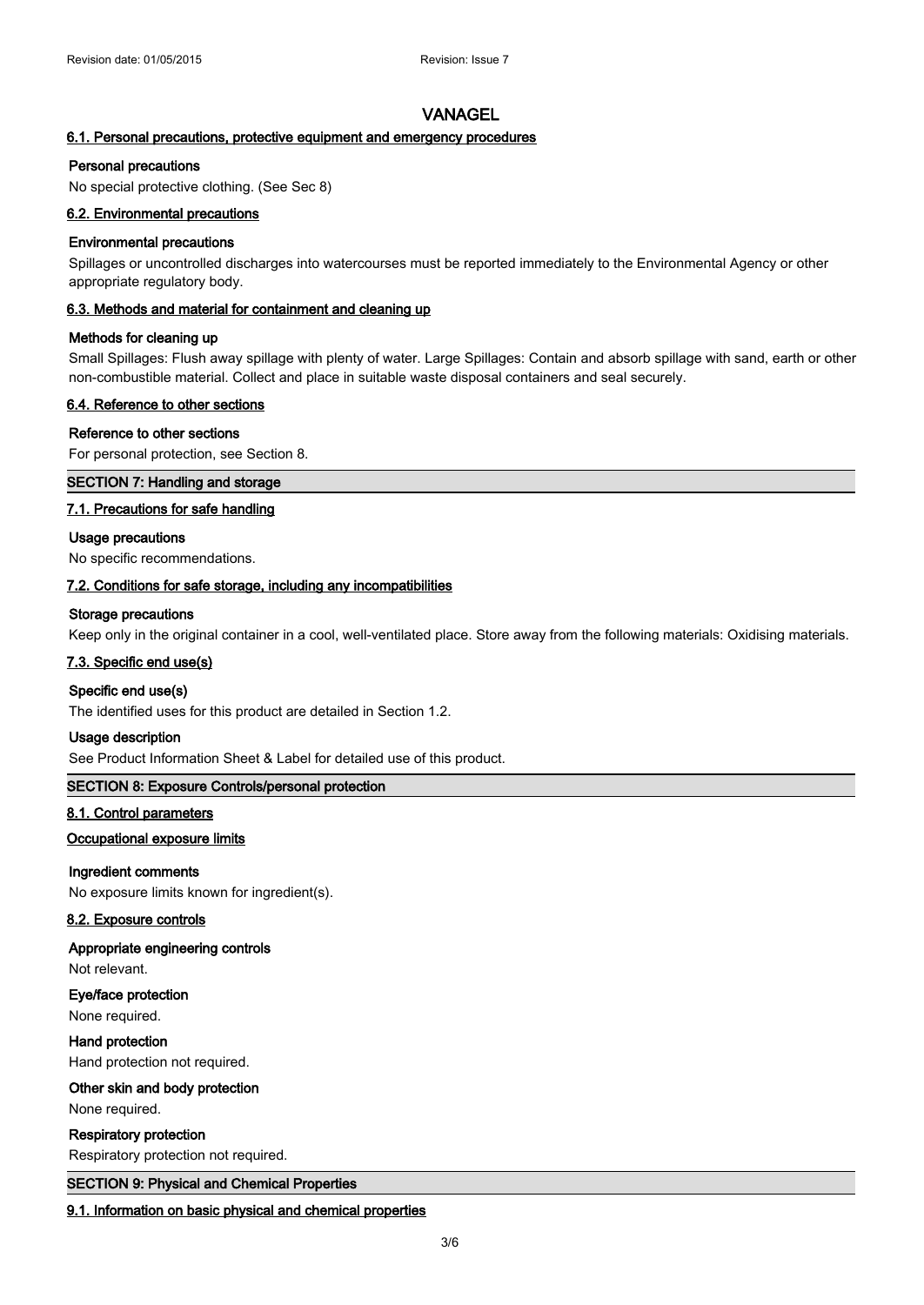## **Appearance**

Gel.

#### **Colour**

Pink.

#### **Odour**

Perfume.

# **pH**

pH (concentrated solution): 9.00

#### **Solubility(ies)**

Soluble in water.

#### **9.2. Other information**

#### **Other information**

None.

## **SECTION 10: Stability and reactivity**

## **10.1. Reactivity**

There are no known reactivity hazards associated with this product.

#### **10.2. Chemical stability**

#### **Stability**

No particular stability concerns.

#### **10.3. Possibility of hazardous reactions**

See sections 10.1,10.4 & 10.5

# **10.4. Conditions to avoid**

Avoid exposure to high temperatures or direct sunlight.

#### **10.5. Incompatible materials**

## **Materials to avoid**

No specific material or group of materials is likely to react with the product to produce a hazardous situation.

## **10.6. Hazardous decomposition products**

No known hazardous decomposition products.

## **SECTION 11: Toxicological information**

#### **11.1. Information on toxicological effects**

#### **Toxicological effects**

We have not carried out any animal testing for this product. Any ATE figures quoted below are from Toxicity Classifications that have been carried out using ATE (Acute Toxicity Estimate) Calculation Method using LD50 or ATE figures provided by the Raw Material Manufacturer.

#### **Other health effects**

Low oral toxicity, but ingestion may cause irritation of the gastro-intestinal tract.

#### **SECTION 12: Ecological Information**

#### **Ecotoxicity**

Not regarded as dangerous for the environment.

#### **12.1. Toxicity**

We have not carried out any Aquatic testing, therefore we have no Aquatic Toxicity Data specifically for this product. The Aquatic Toxicity Data, where provided by the raw material manufacturer for ingredients with aquatic toxicity, can be made available on request.

#### **12.2. Persistence and degradability**

#### **Persistence and degradability**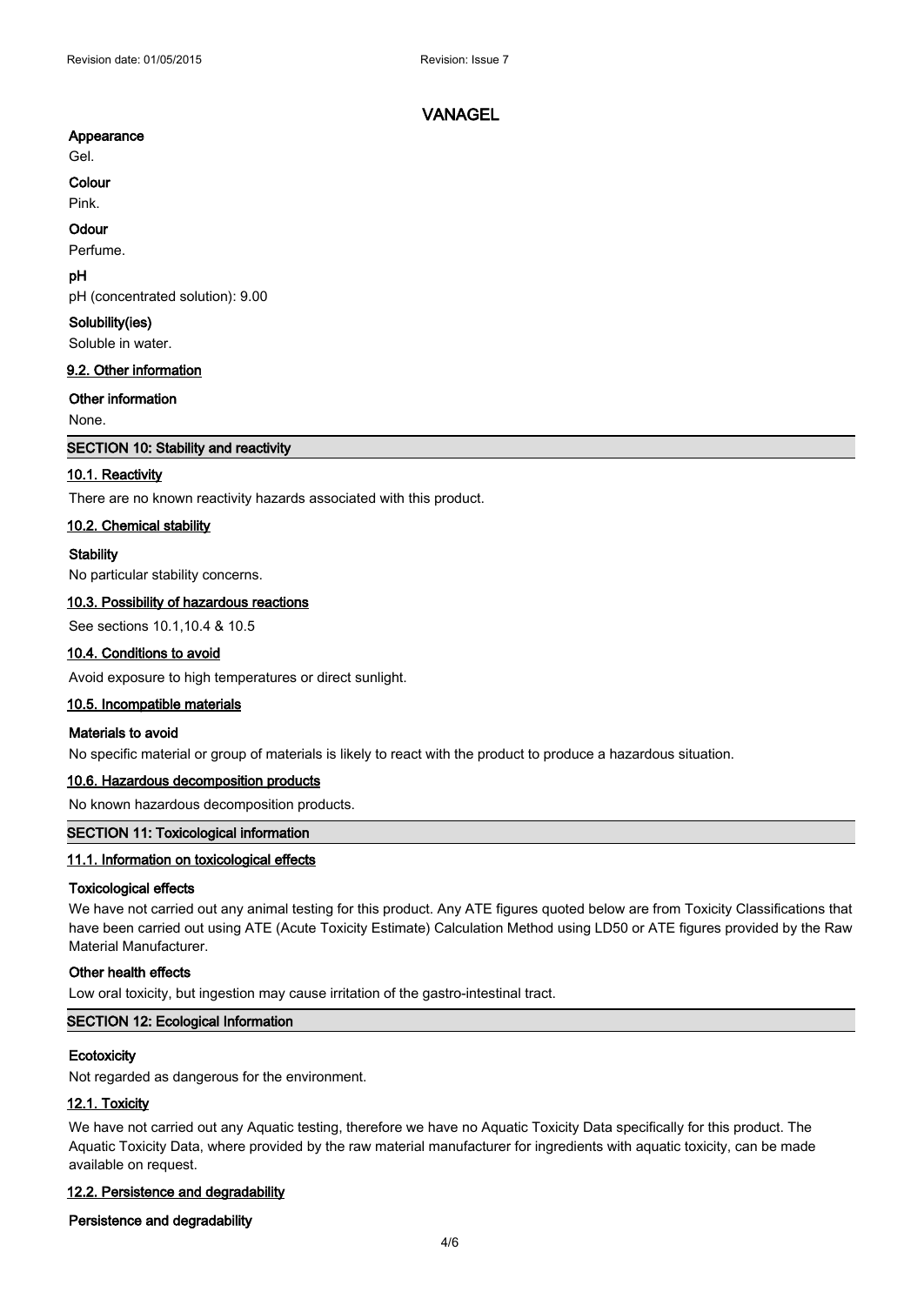The surfactant(s) contained in this product complies(comply) with the biodegradability criteria as laid down in Regulation (EC) No. 648/2004 on detergents.

#### **12.3. Bioaccumulative potential**

The product does not contain any substances expected to be bioaccumulating.

#### **12.4. Mobility in soil**

#### **Mobility**

Not known.

#### **12.5. Results of PBT and vPvB assessment**

This product does not contain any substances classified as PBT or vPvB.

#### **12.6. Other adverse effects**

Not known.

### **SECTION 13: Disposal considerations**

#### **13.1. Waste treatment methods**

#### **Disposal methods**

Small amounts (less than 5 Litres) of unwanted product may be flushed with water to sewer. Larger volumes must be sent for disposal by approved waste contractor. Consign empty container to normal waste.

# **SECTION 14: Transport information**

**General** Not classified for Transport.

**14.1. UN number**

**UN No. (ICAO)**

**14.2. UN proper shipping name 14.3. Transport hazard class(es)**

**ADR/RID label**

**ICAO class/division**

**ICAO subsidiary risk**

**14.4. Packing group**

**ADR/RID packing group**

**ICAO packing group**

# **14.5. Environmental hazards**

**14.6. Special precautions for user**

**EmS**

**Emergency Action Code**

**Hazard Identification Number (ADR/RID)**

**14.7. Transport in bulk according to Annex II of MARPOL73/78 and the IBC Code**

#### **SECTION 15: Regulatory information**

## **15.1. Safety, health and environmental regulations/legislation specific for the substance or mixture**

#### **National regulations**

Cosmetic Products (Safety) Regulations 1996(c). This is a Cosmetic product, therefore the CHIP & CLP Regulations do not apply.

#### **EU legislation**

Safety Data Sheet prepared in accordance with REACH Commission Regulation (EU) No 453/2010 (which amends Regulation (EC) No 1907/2006).